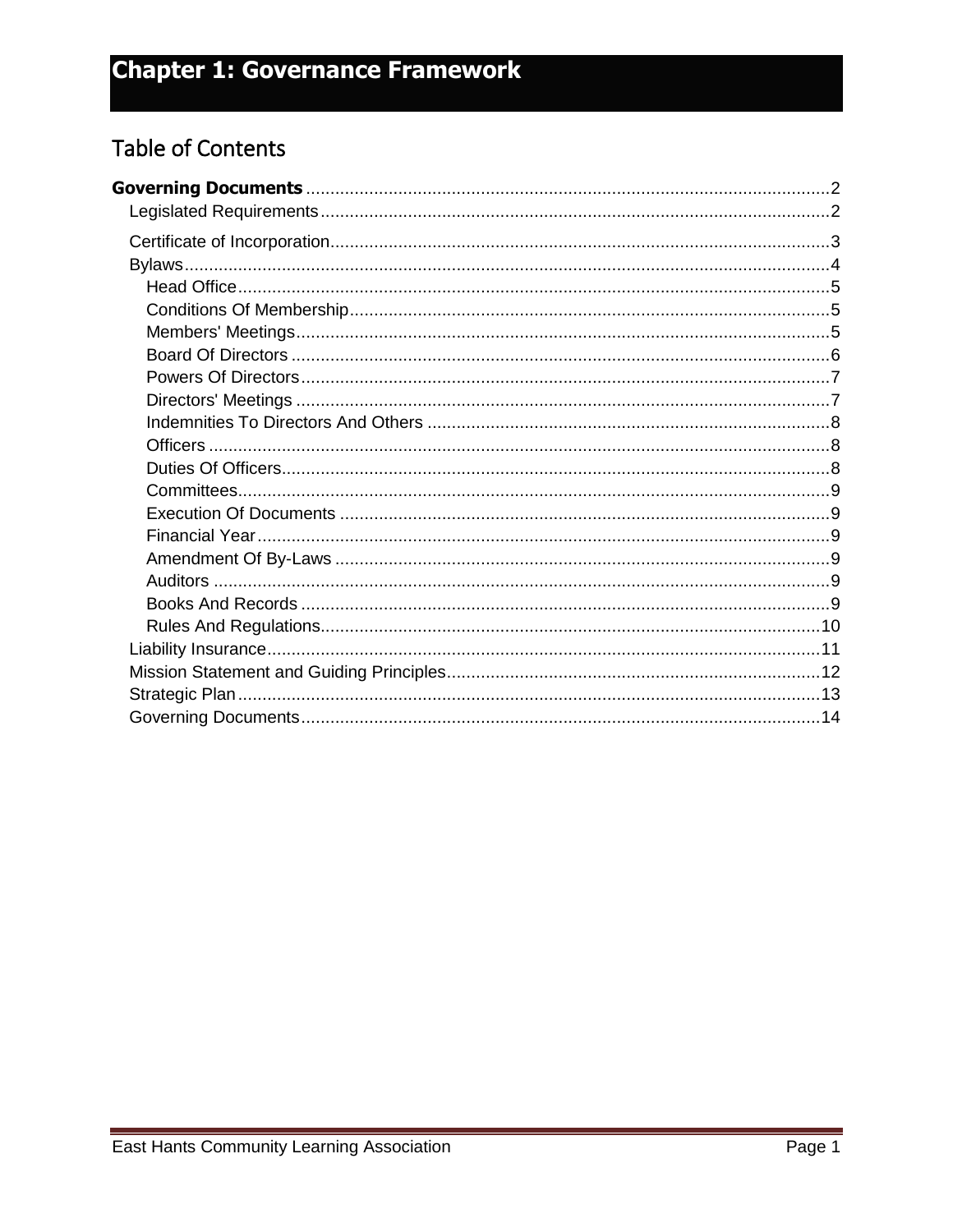<span id="page-1-1"></span><span id="page-1-0"></span>

| <b>Section: Governing Documents</b>  | <b>Policy: Legislated Requirements</b> |
|--------------------------------------|----------------------------------------|
| Approved Date: Dec. 9, 2016          | <b>Policy Number:</b>                  |
| <b>Revision Date: April 26, 2021</b> | 1.1.1                                  |

### **Policy**

Our organization must comply with any federal, provincial and/or municipal government legislation that pertains to a non-profit organization.

The primary Act of the province of Nova Scotia that directly influences the affairs of our non-profit organization is the Corporations Act.

In addition, our organization is required to comply with legislative requirements as specified in a number of provincial government acts, including;

- [Labour Standards Code](file:///C:/Users/learn/OneDrive/Desktop/POLICIES%20AND%20PROCEDURES/LabourStandardsCodeGuide.pdf)
- [Workers Compensation Act](https://www.wcb.ns.ca/About-Us/Legislation-Workers-Compensation-Act.aspx)
- [Occupational Health and Safety Act](https://www.novascotia.ca/just/regulations/rxam-z.htm#ohs)
- [Human Rights Act](https://nslegislature.ca/legc/statutes/human%20rights.pdf)

Specific legislation that applies to the mandate of our organization includes the following:

• [Adult Learning Act](https://www.novascotia.ca/just/regulations/regs/adlearn.htm)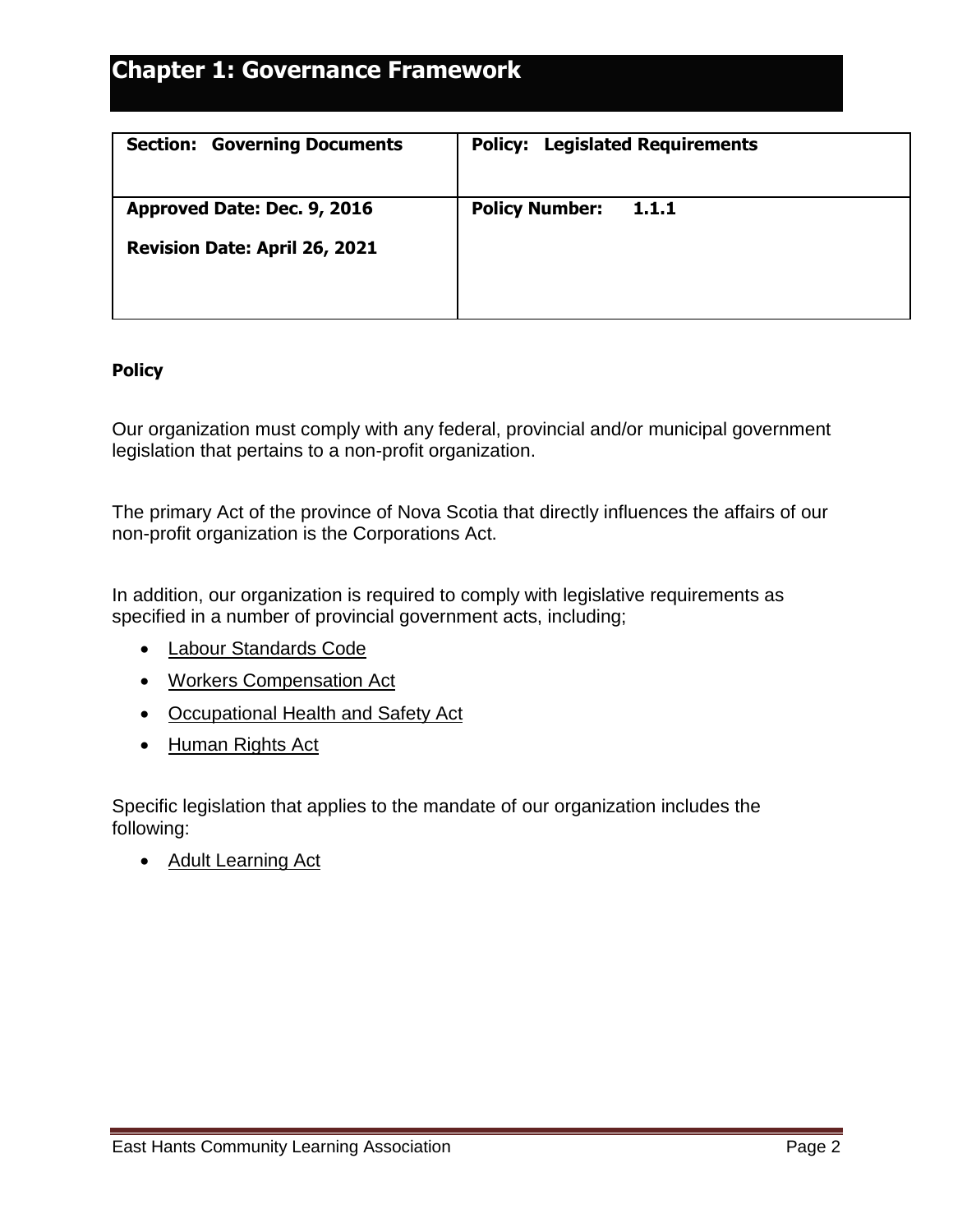<span id="page-2-0"></span>

| <b>Section: Governing Documents</b>  | <b>Policy: Certificate of Incorporation</b> |
|--------------------------------------|---------------------------------------------|
| Approved Date: Dec. 9, 2016          | <b>Policy Number:</b><br>1.1.2              |
| <b>Revision Date: April 26, 2021</b> |                                             |

### **Policy**

The East Hants Community Learning Association is incorporated as a non-profit organization. The activities of a non-profit organization are intended to benefit the community. As an incorporated organization, our organization is governed by documents that define our legal status, goals and purposes.

This organization's Certificate of Incorporation document articulates the legal status of the organization. It sets out the legal name of the organization, the corporate address, a list of the founding directors of the corporation, the objects and any special conditions.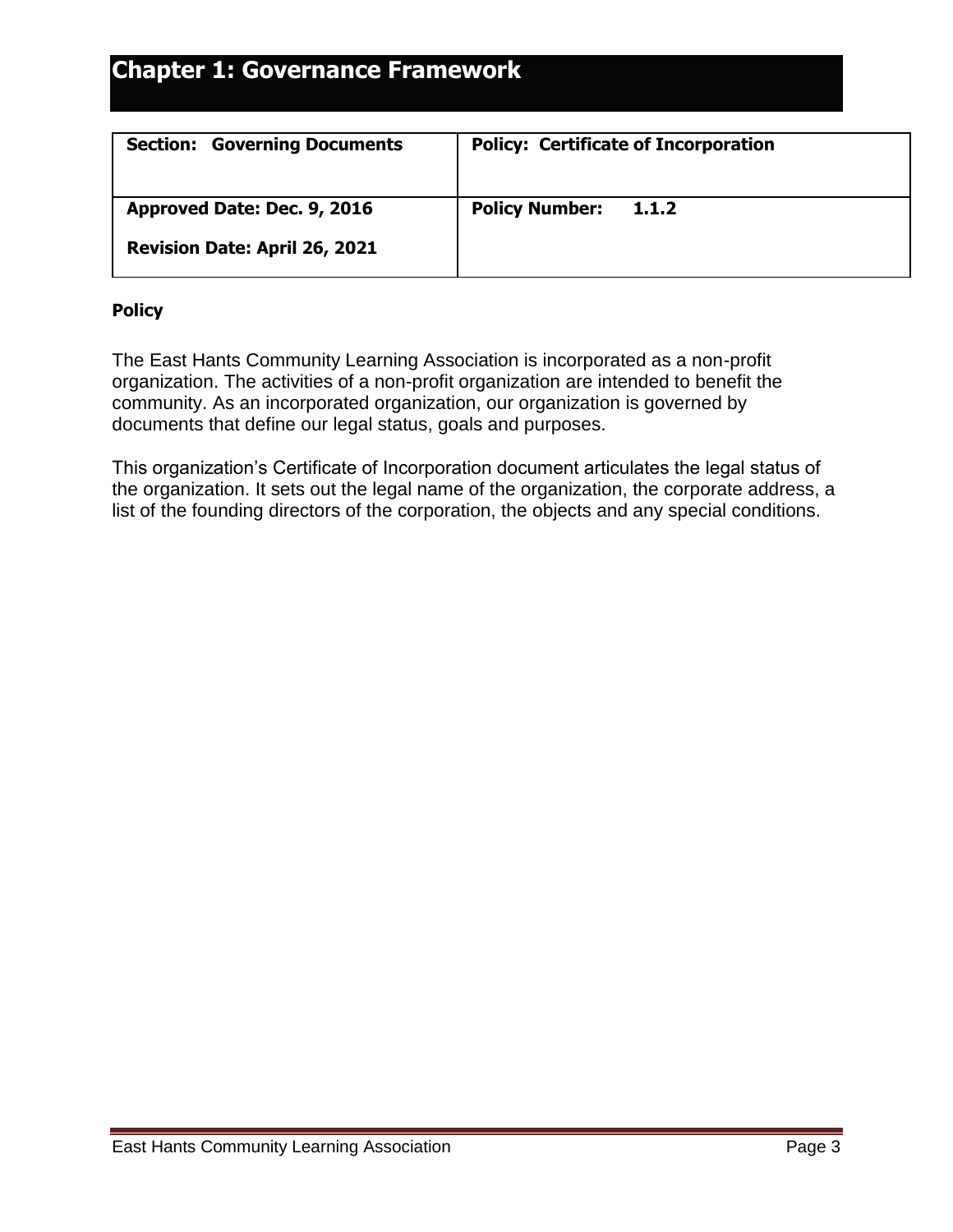<span id="page-3-0"></span>

| <b>Section: Governing Documents</b>                                 | <b>Policy: By-laws</b>         |
|---------------------------------------------------------------------|--------------------------------|
| Approved Date: Dec. 9, 2016<br><b>Revision Date: April 26, 2021</b> | <b>Policy Number:</b><br>1.1.3 |
|                                                                     |                                |

### **Policy**

The by-laws of our organization outline how decisions are to be made by our organization and set out the rules by which we govern our self. The by-laws of our organization were developed in 2004 and were revised in 2012. The by-laws of our organization are as follows: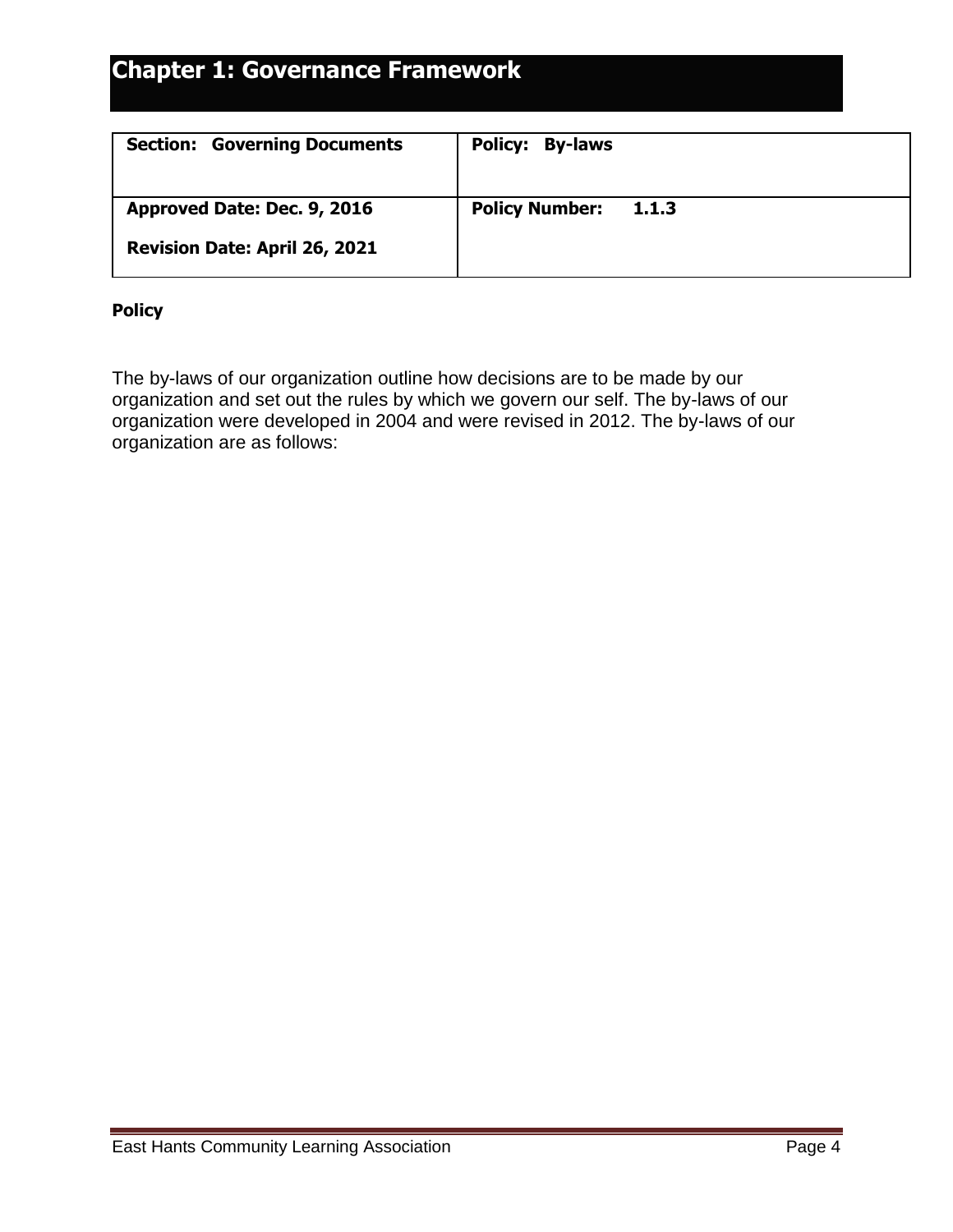### **By-laws Of the East Hants Community Learning Association**

- 1. In these By-laws unless there be something in the subject or context inconsistent therewith:
	- a) "Society" means East Hants Community Learning Association
	- b) "Registrar" means the [Registry of Joint Stock](https://novascotia.ca/sns/access/business/registry-joint-stock-companies.asp) Companies appointed under the Nova Scotia Companies Act
	- c) "Special Resolution" means a resolution passed by  $\frac{3}{4}$  of the members of the Association entitled to vote as are present in person at a general meeting of which notice specifying the intention to propose the resolution as a special resolution has been duly given.

#### <span id="page-4-0"></span>**Head Office**

2. The head office of the society shall be situated in the Municipality of East Hants, Nova Scotia as specified in the Letters Patent, at such address as the board may, by resolution, determine.

### <span id="page-4-1"></span>**Conditions Of Membership**

3. Membership in the society shall be limited to persons interested in furthering the objects of the society and shall consist of anyone whose application for admission as a member has received the approval of the board of directors of the society.

4. There shall be no membership fees or dues unless otherwise directed by the board of directors.

5. Membership in the society is not transferable.

6. Any member may withdraw from the society by delivering to the society a written resignation and lodging a copy of the same with the secretary of the society.

7. Membership may be revoked by a vote of three-quarters (3/4) of the members at an annual or duly called extraordinary meeting.

#### <span id="page-4-2"></span>**Members' Meetings**

8. The annual or any extraordinary and duly called meeting of the members shall be held at the head office of the society or at any place as the board of directors may determine and on such day as the said directors shall appoint.

9. The annual general meeting of the members shall be held within three months after the end of each financial year of the society and notice is required which must:

- a) specify the date. Place and time of the meeting,
- b) be given to the members thirty (30 days) prior to the meeting,
- c) be given to the members by newsletters, newspapers, television, radio, e-mail, telephone, fax and/or other electronic means,
- d) specify the intention to propose a special resolution, and
- e) the non-receipt of notice by any member shall not invalidate the proceedings.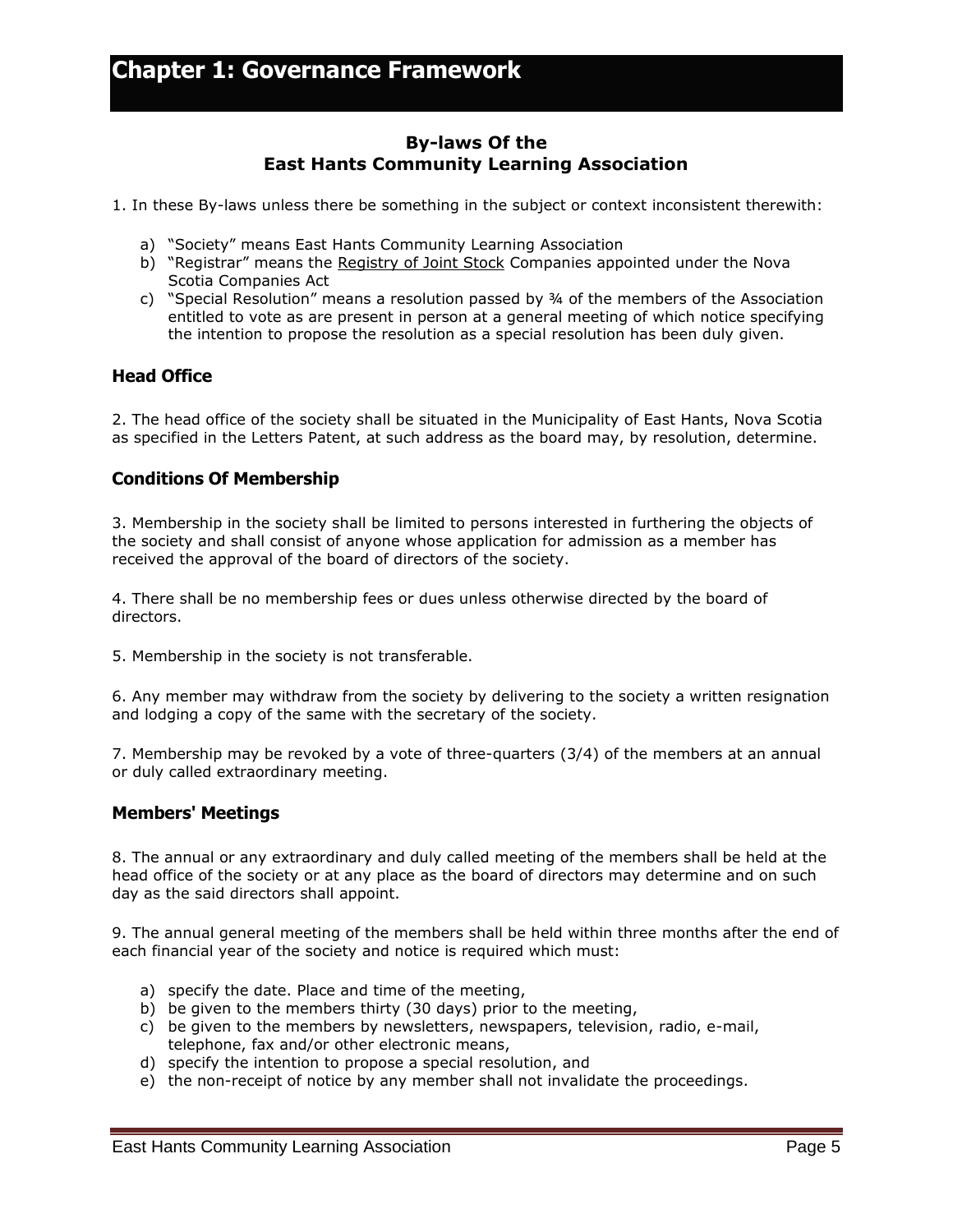10. Every member of the Society shall be entitled to attend any meeting of the Society and to vote at any meeting of the Society and to hold any office. Every member shall have one vote and no more, there shall be no vote by proxy.

11. The board of directors or the chairperson or vice-chairperson shall have power to call, at any time, an extraordinary meeting of the members of the Society. The board of directors shall call an extraordinary meeting of members on written request of 25% or more of members.

12. Quorum shall consist of 5 members present in person at a meeting. No business shall be conducted at any meeting unless a quorum is present to open the meeting and, upon request, before any vote.

13. Fourteen (14) days' notice of an extraordinary meeting, specifying the place, day and hour of the meeting and the nature of such business, shall be given to the members. Notice shall be given in writing to each member at his or her last known address. Any notice shall be deemed to have been given within 72 hours after having been sent. The non-receipt of any notice by any member shall not invalidate the proceedings at any general meeting.

14. A majority of the votes cast by the members present and carrying voting rights shall determine the questions in meetings except where the vote or consent of a greater number of members is required by the Act or these by-laws.

15. At each annual general meeting of the Society, the following items of business shall be dealt with and shall be deemed to be ordinary business:

Minutes of preceding general meeting; Consideration of the annual report of the directors; Consideration of the financial statements, including balance sheet and operating statement and the report of the auditors thereon; Election of directors for the ensuing year; Appointment of Auditors

All other business transacted at any annual general meeting shall be deemed to be special business and all business shall be deemed to be special that is transacted at an extraordinary general meeting of the society.

#### <span id="page-5-0"></span>**Board Of Directors**

16. The property and business of the society shall be managed by a board of directors, comprised of ten directors and shall be elected by the membership at the annual general meeting of the society. Directors must be individuals, 18 years of age, with power under law to contract.

17. Directors shall be elected for a term of two (2) years by the members at an annual meeting of members.

18. The office of director shall be automatically vacated: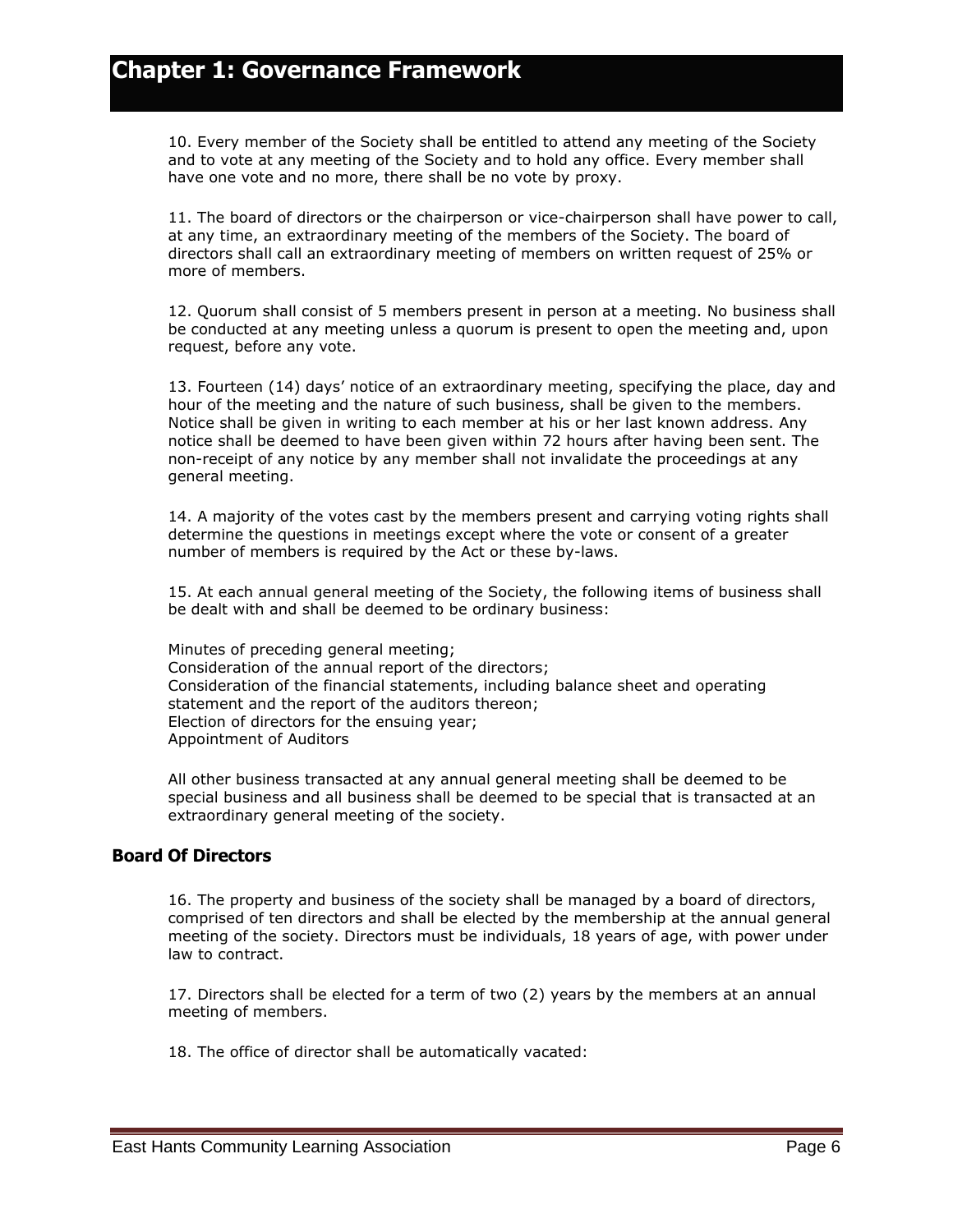If at an extraordinary meeting of members, a resolution is passed by three-quarters  $(34)$ of the votes cast in favour of the removal of the director

If a director has resigned his office by delivering a written resignation to the secretary of the corporation;

on death;

provided that if any vacancy shall occur for any reason in this paragraph contained, the board of directors by majority vote, may, by appointment, fill the vacancy with a member of the society.

19. The directors shall serve as such without remuneration and no director shall directly or indirectly receive any profit from his position as such; provided that a director may be paid reasonable expenses incurred by him in the performance of his duties.

#### <span id="page-6-0"></span>**Powers Of Directors**

20. The directors of the society may administer the affairs of the society in all things and make or cause to be made for the society, in its name, any kind of contract which the society may lawfully enter into and, save as hereinafter provided, generally, may exercise all such other powers and do all such other acts and things as the society is by its charter or otherwise authorized to exercise and do.

21. The directors of the society shall be responsible for the financial security and accountability of the society.

22. The borrowing powers of the society may be exercised by a ¾ majority vote at any meeting of the Board of Directors where there is a quorum.

23. The board of directors shall take such steps as they may deem requisite to enable the society to acquire, accept, solicit or receive legacies, gifts, grants, settlements, bequests, endowments and donations of any kind whatsoever for the purpose of furthering the objects of the society.

24. The board of directors may appoint such agents and engage such employees as it shall deem necessary from time to time. Such persons shall have such authority and shall perform such duties as shall be prescribed by the board of directors as per their terms of employment.

#### <span id="page-6-1"></span>**Directors' Meetings**

25. Meetings of the Board of Directors shall be held as often as the business of the society may require and shall be called by the Secretary or Executive Director. Members may attend meetings in person or via teleconference or other electronic platform.

26. A meeting of Directors may be held at the close of every annual general meeting of the society. Notice of all other meetings, specifying the time and place thereof, shall be given either orally or in writing to each director within seven days of the meeting. Non-receipt of such notice by any director shall not invalidate the proceedings at any meeting of the Board of Directors.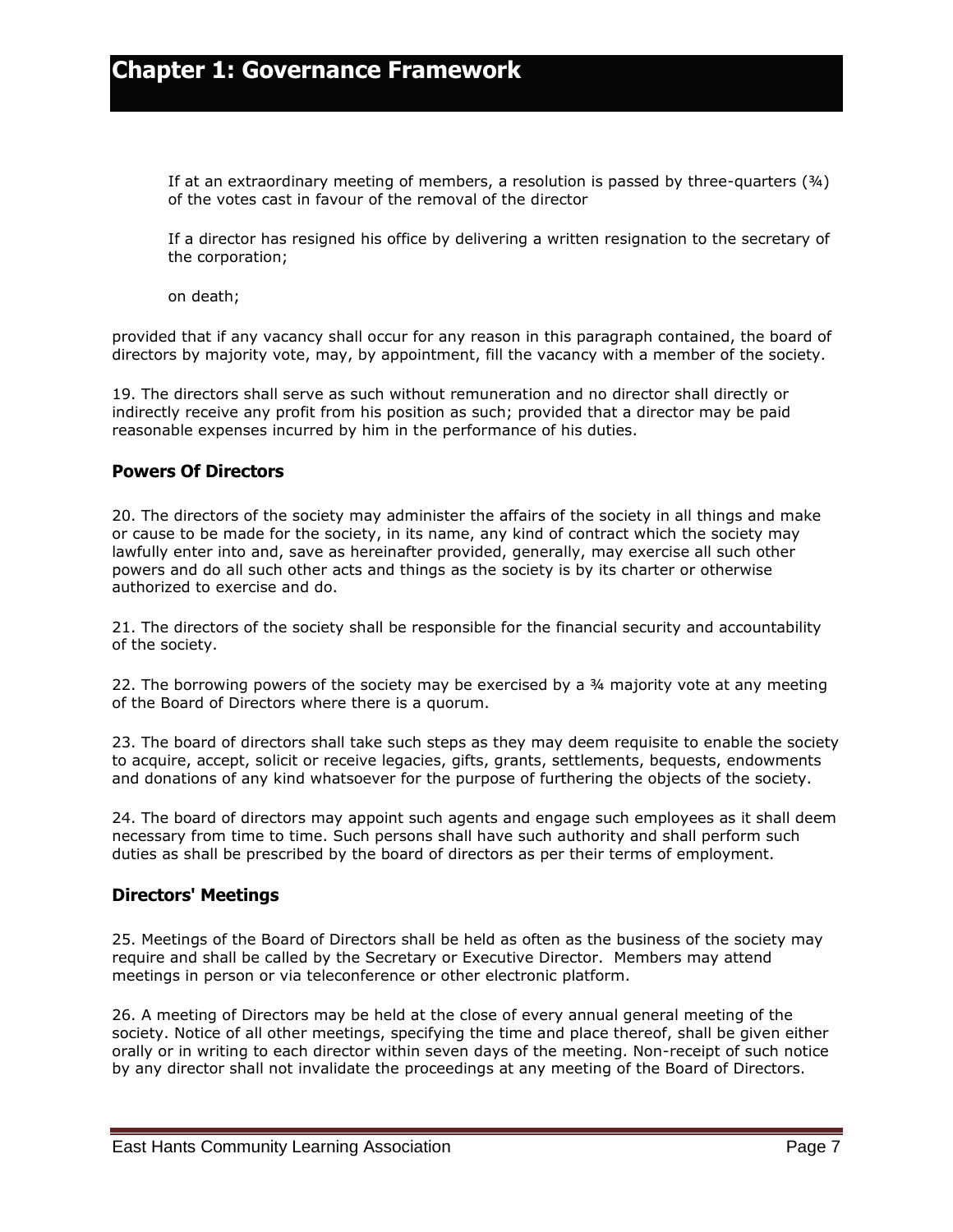27. A majority of directors in office shall constitute a quorum for meetings of the board of directors. Any meeting of the board of directors at which a quorum is present shall be competent to exercise all or any of the authorities, powers and discretions by or under the by-laws of the society. There shall be no vote by proxy.

28. The Chairperson shall have no vote except in the case of an equality of votes where he shall have a casting vote.

29. At any meeting, unless a poll is demanded by at least three members, a declaration by the Chairperson that a resolution has been carried and an entry to that effect in the book of proceedings of the society shall be sufficient evidence of the fact, without proof of the number or proportion of the members recorded in favour of or against such resolution.

30. If a poll is deemed in manner aforesaid, the same shall be such manner as the Chairperson may prescribe and the result of such poll shall be deemed to be the resolution of the society in general meeting.

#### <span id="page-7-0"></span>**Indemnities To Directors And Others**

31. Every director of the society and their heirs, executors and administrators, and estate and effects, respectively, shall from time to time and at all times, be indemnified and saved harmless out of the funds of the society, from and against;

all costs, charges and expenses which such director, sustains or incurs in or about any action, suit or proceedings which is brought, commenced or prosecuted against him, or in respect of any act, deed, matter of thing whatsoever, made, done or permitted by him, in or about the execution of the duties of his office or in respect of any such liability;

all other costs, charges and expenses which he sustains or incurs in or about or in relation to the affairs thereof, except such costs, charges or expenses as are occasioned by his own willful neglect or default.

#### <span id="page-7-1"></span>**Officers**

32. The officers of the society shall be a chairperson, vice-chairperson, secretary and treasurer and any such other officers as the board of directors may by by-law determine. The office of secretary and treasurer may be held by the same person.

33. Officers of the society shall be appointed by resolution of the board of directors at the first meeting of the board of directors following an annual meeting of members and serve for a one year term.

#### <span id="page-7-2"></span>**Duties Of Officers**

34. The chairperson shall preside at all meetings of the society and of the board of directors. The Chairperson shall be responsible for the effectiveness of the board and shall perform other duties as assigned by the members or the directors.

35. The vice-chairperson shall, in the absence or disability of the chairperson, perform the duties and exercise the powers of the chairperson and shall perform duties as assigned by the members or the directors.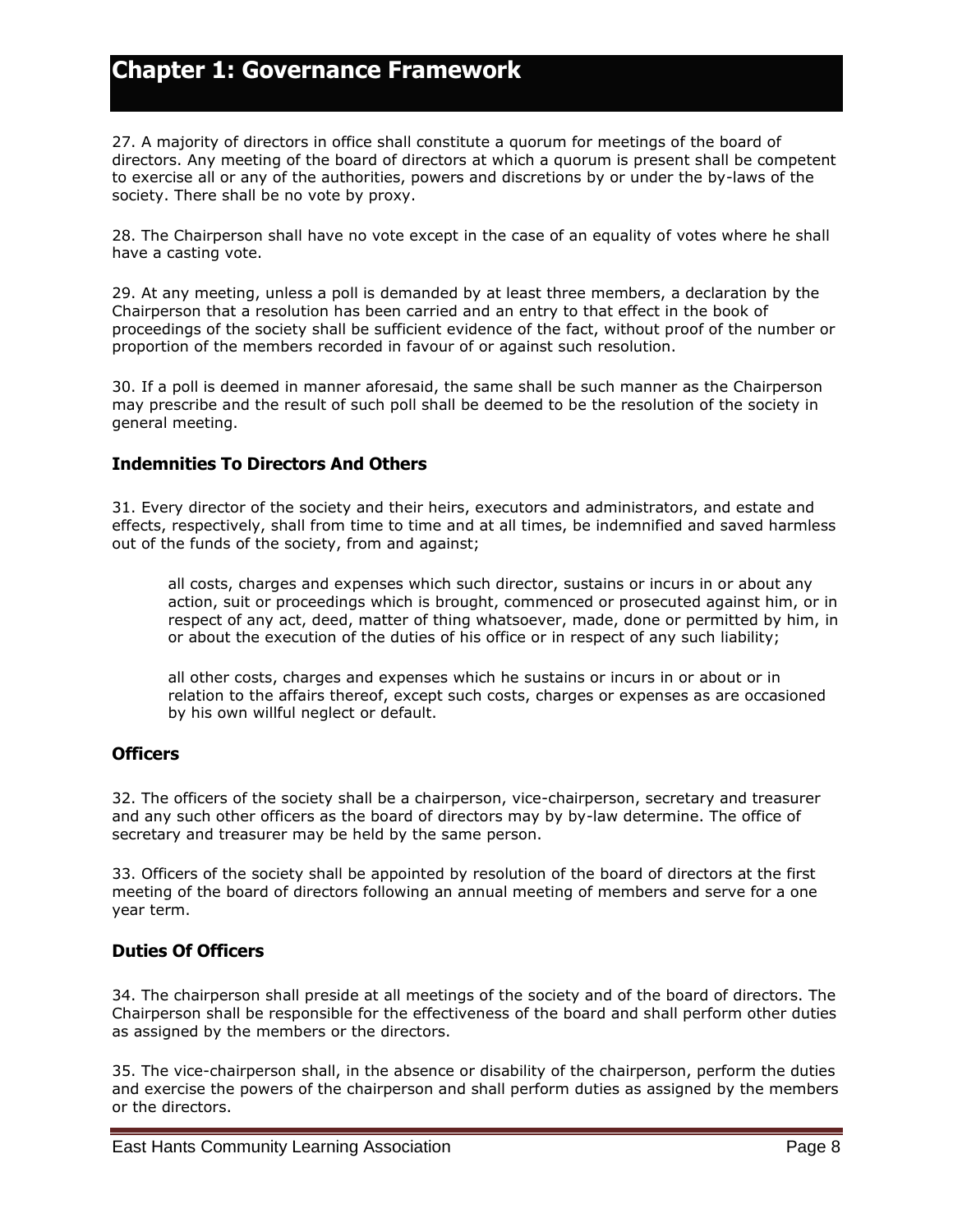36. The treasurer shall ensure that financial and fundraising policies are reviewed annually and carried out, shall monitor the bookkeeping activities of the Executive Director and staff to ensure generally accepted accounting principles are being followed, shall present financial reports to the Board, shall ensure all financial transactions are kept in proper books of account and ensure they be available for review by the general membership, and ensure the development of an annual budget for review and approval by the Board.

37. The secretary shall record all votes and minutes of all proceedings in the books to be kept for that purpose. The secretary shall give or cause to be given notice of all meetings of the members and of the board of directors, and shall perform such other duties as may be prescribed by the board of directors or chairperson.

38. The duties of all other officers of the society shall be such as the terms of their engagement call for or the board of directors requires of them.

#### <span id="page-8-0"></span>**Committees**

39. The board of directors may appoint committees whose members will hold their offices at the will of the board of directors. The directors shall determine the duties of such committees.

#### <span id="page-8-1"></span>**Execution Of Documents**

40. Contracts, documents or any instruments in writing requiring the signature of the society, shall be signed by any two officers and all contracts, documents and instruments in writing so signed shall be binding upon the society without any further authorization or formality. The directors shall have power from time to time by resolution to appoint an officer or officers on behalf of the society to sign specific contracts, documents and instruments in writing. The directors may give the society's power of attorney to any registered dealer in securities for the purposes of the transferring of and dealing with any stocks, bonds, and other securities of the society.

#### <span id="page-8-2"></span>**Financial Year**

41. The financial year of the society shall be the period from April 1 in any year to March 31 in the year following.

#### <span id="page-8-3"></span>**Amendment Of By-laws**

42. The members may repeal, amend or add to these by-laws by a special resolution. No by-law or amendment to by-laws shall take effect until the Registrar approves of it.

#### <span id="page-8-4"></span>**Auditors**

43. The members shall, at each annual meeting, appoint an auditor to audit the accounts and annual financial statements of the society for report to the members at the next annual meeting.

#### <span id="page-8-5"></span>**Books And Records**

44. The directors shall see that all necessary books and records of the society required by the by-laws of the society or by any applicable statute or law are regularly and properly kept.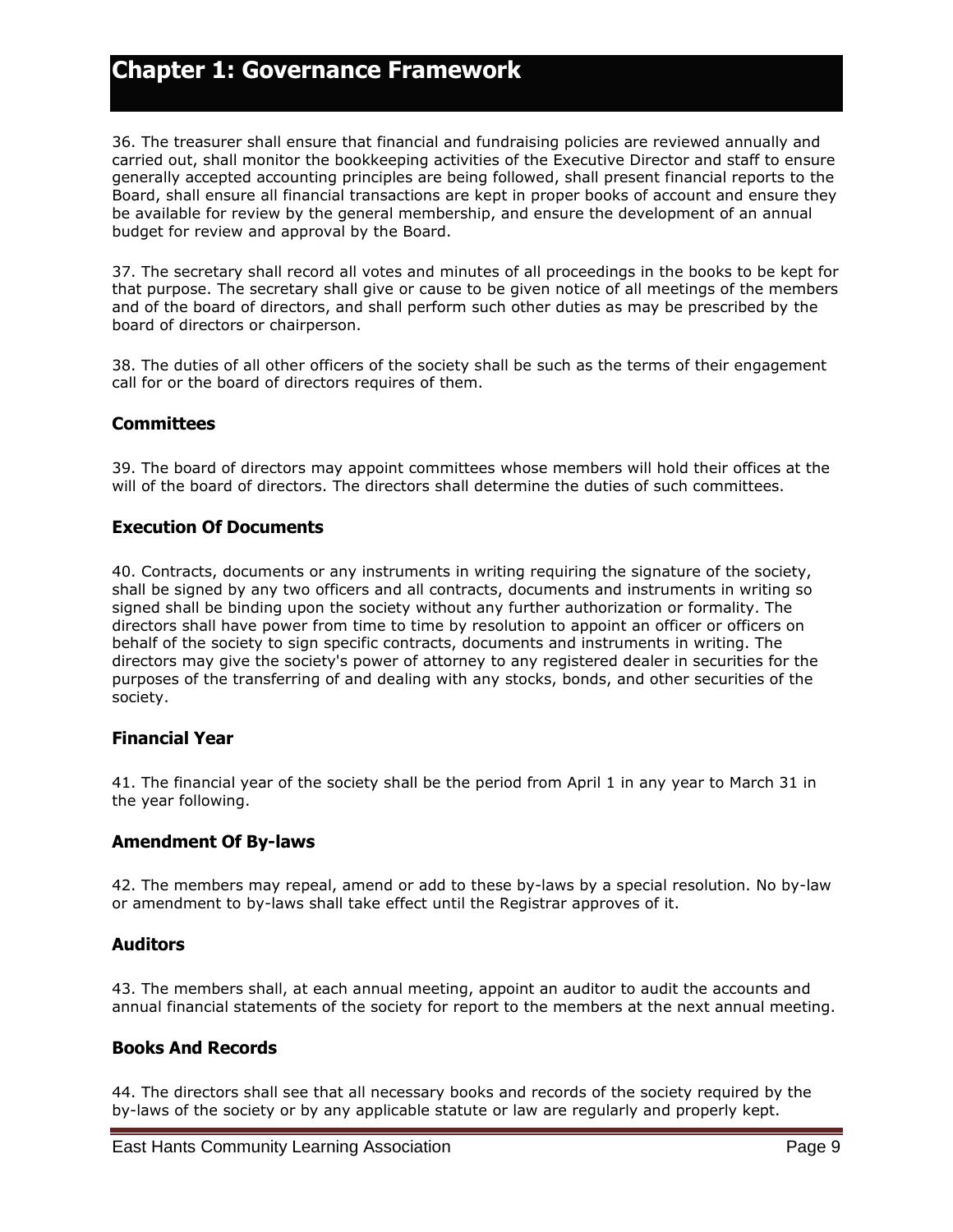45. The members may inspect all books and records of the Society at the registered office of the Society with one week's notice.

46. There shall be no official Society seal.

### <span id="page-9-0"></span>**Rules And Regulations**

47. The board of directors may prescribe such rules and regulations not inconsistent with these by-laws relating to the management and operation of the society. All meetings of the Board and membership shall follow [Robert's Rule](https://robertsrules.org/)s of Order.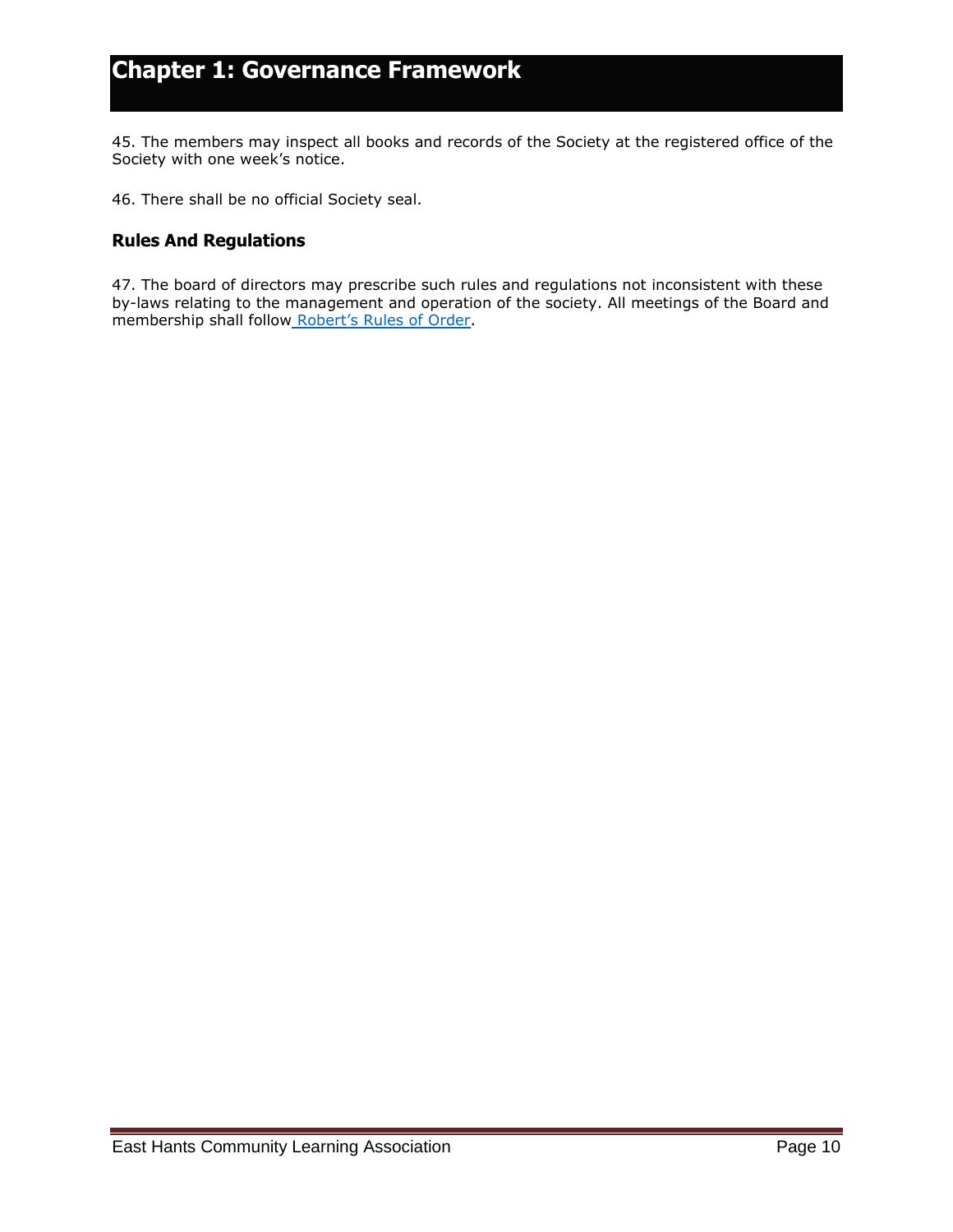<span id="page-10-0"></span>

| <b>Section: Governing Framework</b>  | <b>Policy: Liability Insurance</b> |
|--------------------------------------|------------------------------------|
| Approved Date: Dec. 9, 2016          | <b>Policy Number:</b>              |
| <b>Revision Date: April 26, 2021</b> | 1.1.4                              |

### **Policy**

The governing body of the East Hants Community Learning Association is legally responsible for the organization. Included in this general standard of responsibility is the liability of board members for the legal consequences of negligence on the part of the organization. Our organization has obtained and will maintain a current Directors and Officers Liability Insurance policy.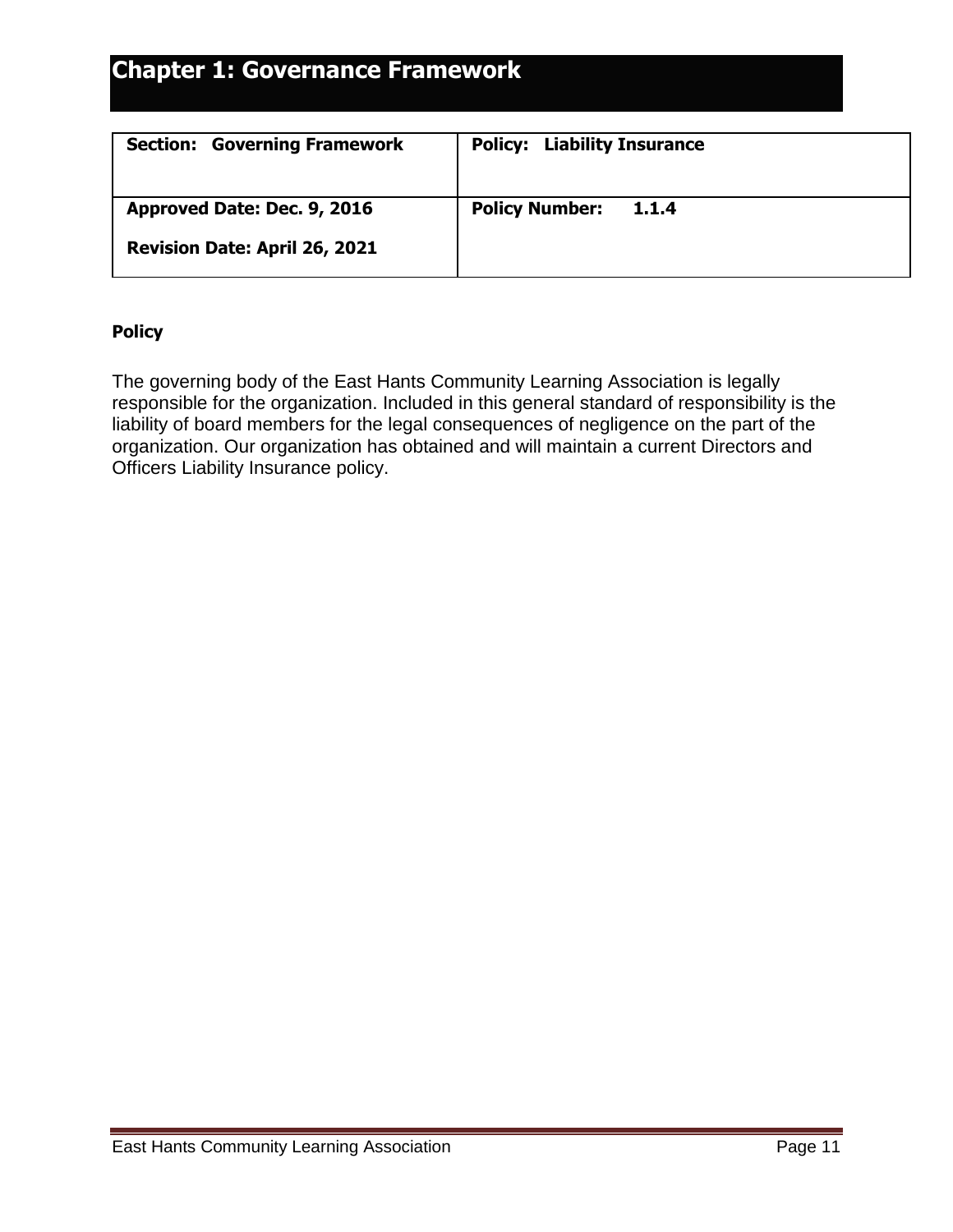<span id="page-11-0"></span>

| <b>Governance Framework</b><br><b>Section:</b>                      | <b>Policy: Mission Statement and Guiding Principles</b> |
|---------------------------------------------------------------------|---------------------------------------------------------|
| Approved Date: Dec. 9, 2016<br><b>Revision Date: April 26, 2021</b> | <b>Policy Number:</b><br>1.2.1                          |
|                                                                     |                                                         |

### **Policy**

There will be a Mission Statement and Guiding Principles (see Appendix) for the organization that will be formally approved by the board of directors.

### **Procedures**

- 1. The Board of Directors will review and evaluate the mission statement and guiding principles on an annual basis.
- 2. The Board of Directors will approve any changes required to the mission statement and/or guiding principles.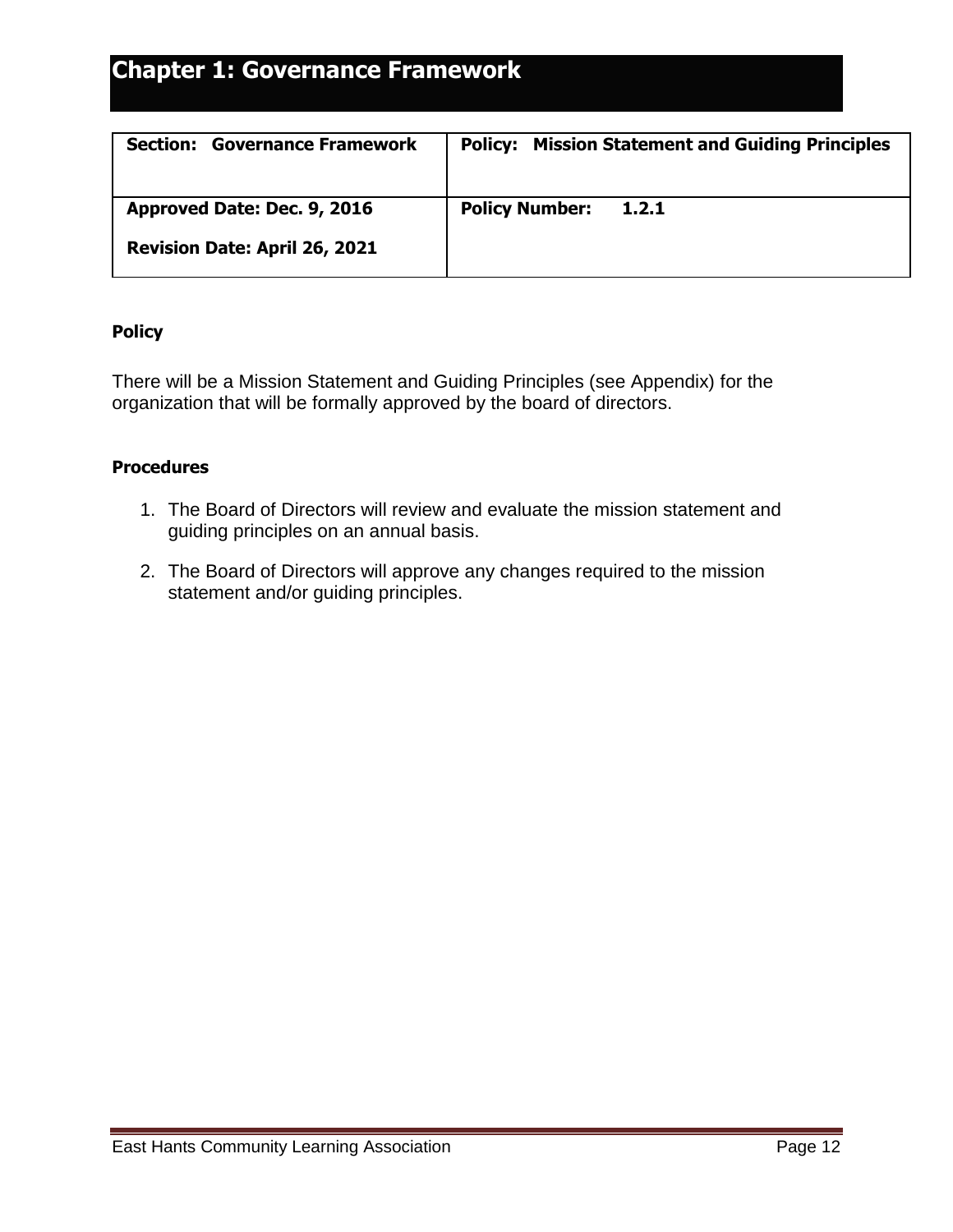<span id="page-12-0"></span>

| <b>Section: Governing Framework</b>  | <b>Policy: Strategic Plan</b>  |
|--------------------------------------|--------------------------------|
| Approved Date: Dec. 9, 2016          | <b>Policy Number:</b><br>1.2.2 |
| <b>Revision Date: April 26, 2021</b> |                                |

### **Policy**

The organization will develop a strategic plan (See Appendix) to define the overall direction of the organization.

### **Procedures**

- 1. The Board of Directors will be responsible for the development of a strategic plan.
- 2. The Board of Directors will monitor the status of the strategic plan on a regular basis.